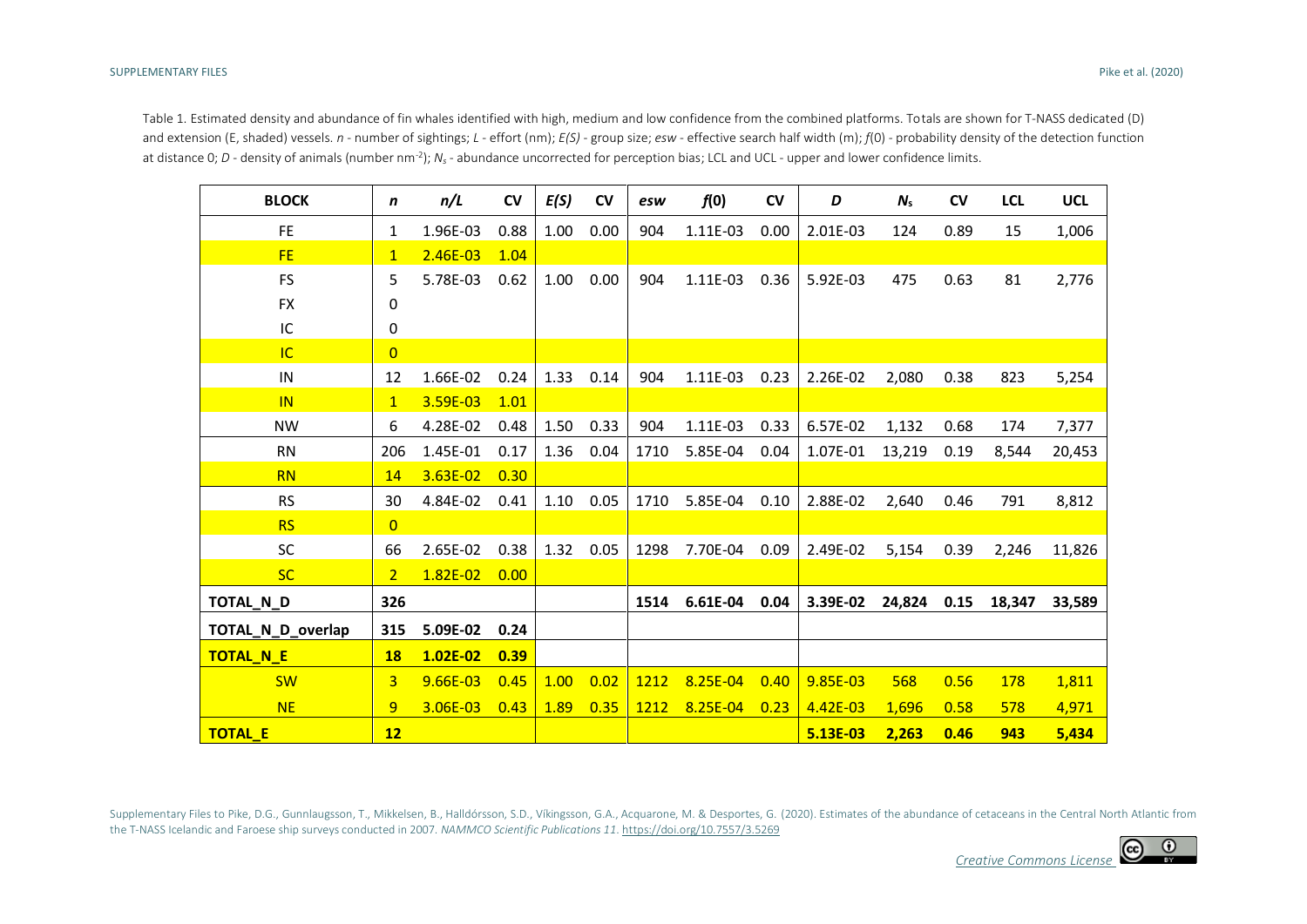Table 2. Estimated density and abundance of fin whales identified with high, medium and low confidence from the primary platform and abundance corrected for perception bias from the primary platform (N<sub>c</sub>). Only effort by the dedicated vessels conducted in B-T mode is used. n - number of sightings; L - effort (nm);  $E(S)$  - group size; esw - effective search half width (m); f(0) - probability density of the detection function at distance 0; D- density of animals (number nm<sup>-2</sup>); N - abundance, N<sub>s</sub> - uncorrected for perception bias, N<sub>c</sub> - corrected for perception bias; LCL and UCL - upper and lower confidence limits; *p*(0) - probability of detection at distance 0.

| <b>BLOCK</b> | n   | n/L      | <b>CV</b> | E(S) | <b>CV</b> | esw  | f(0)     | <b>CV</b> | D        | $N_{s}$ | <b>CV</b> | <b>LCL</b> | <b>UCL</b> | p(0) | <b>CV</b> | $N_c$  | <b>CV</b> | <b>LCL</b> | <b>UCL</b> |
|--------------|-----|----------|-----------|------|-----------|------|----------|-----------|----------|---------|-----------|------------|------------|------|-----------|--------|-----------|------------|------------|
| <b>FE</b>    | 0   |          |           |      |           |      |          |           |          |         |           |            |            |      |           |        |           |            |            |
| <b>FS</b>    | 4   | 5.09E-03 | 0.75      | 1.00 | 0.00      | 1063 | 9.40E-04 | 0.39      | 4.77E-03 | 356     | 0.77      | 46         | 2,741      |      |           | 481    | 0.83      | 53         | 4,323      |
| <b>FX</b>    | 0   |          |           |      |           |      |          |           |          |         |           |            |            |      |           |        |           |            |            |
| IC           | 0   |          |           |      |           |      |          |           |          |         |           |            |            |      |           |        |           |            |            |
| IN           | 5.  | 1.25E-02 | 0.63      | 1.60 | 0.25      | 1063 | 9.40E-04 | 0.35      | 1.39E-02 | 1,600   | 0.66      | 274        | 9,336      | 0.73 | 0.11      | 1,620  | 0.66      | 255        | 10,307     |
| <b>NW</b>    | 3   | 2.76E-02 | 0.44      | 2.00 | 0.50      | 1063 | 9.40E-04 | 0.45      | 2.93E-02 | 829     | 0.78      | 106        | 6,494      |      |           | 703    | 0.72      | 97         | 5,102      |
| <b>RN</b>    | 125 | 1.58E-01 | 0.18      | 1.34 | 0.04      | 1678 | 5.96E-04 | 0.05      | 1.31E-01 | 14,463  | 0.22      | 8,406      | 24,886     |      |           | 20,631 | 0.2       | 13,339     | 31,908     |
| <b>RS</b>    | 3   | 1.10E-02 | 0.52      | 1.00 | 0.00      | 1678 | 5.96E-04 | 0.33      | 6.51E-03 | 556     | 0.53      | 119        | 2,586      |      |           | 853    | 0.54      | 189        | 3,846      |
| <b>SC</b>    | 53  | 2.38E-02 | 0.41      | 1.28 | 0.06      | 1178 | 8.49E-04 | 0.10      | 2.65E-02 | 4,960   | 0.41      | 2,084      | 11,802     |      |           | 6,489  | 0.41      | 2,732      | 15,412     |
| <b>TOTAL</b> | 193 |          |           |      |           | 1456 | 6.87E-04 | 0.05      | 3.36E-02 | 22,763  | 0.17      | 15,620     | 33,172     |      |           | 30,777 | 0.19      | 21,153     | 44,779     |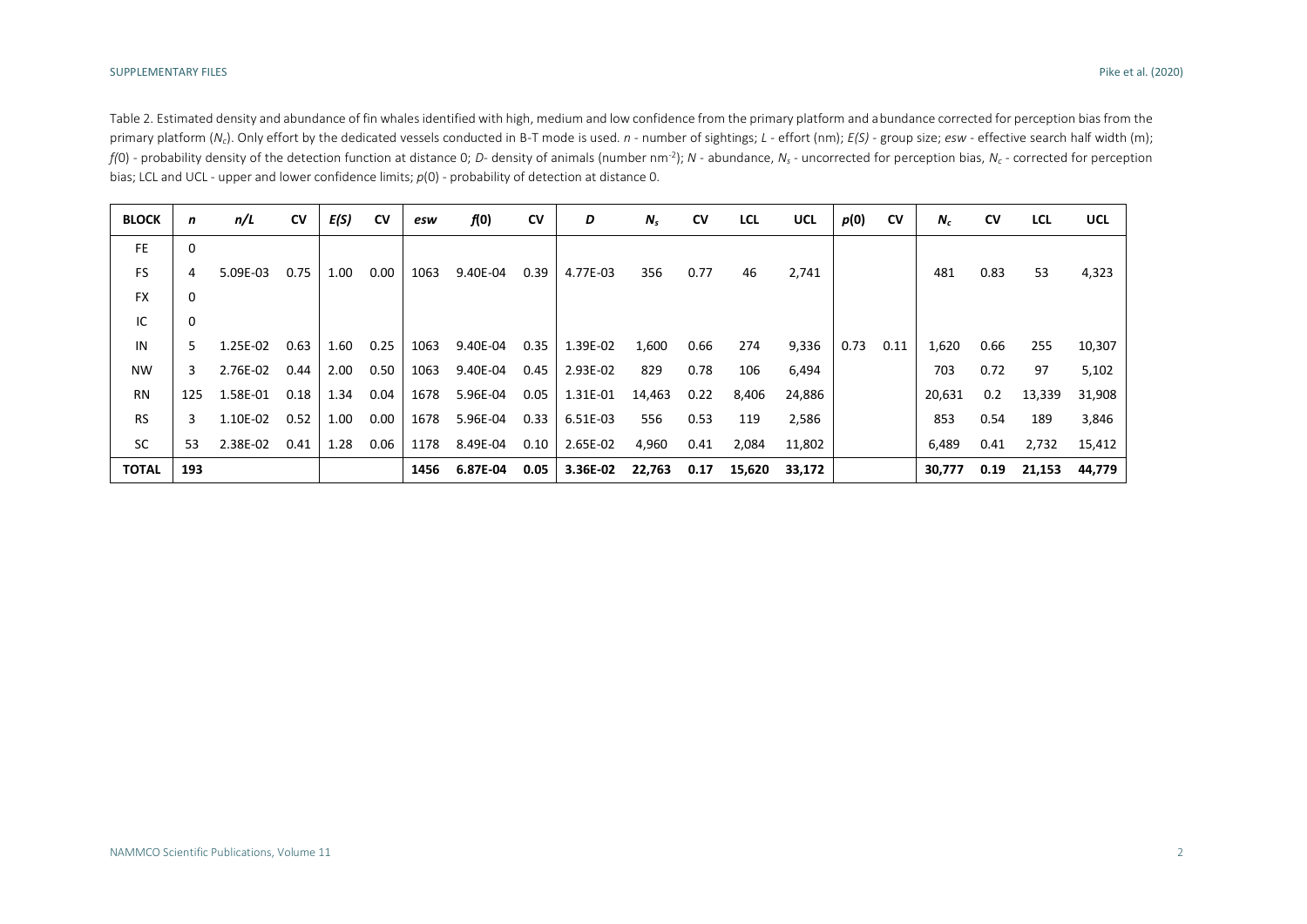Table 3. Estimated density and abundance of common minke whales identified with high, medium and low confidence from the combined platforms. Totals are shown for T-NASS dedicated (D) and extension (E, shaded) vessels. *n* - number of sightings; *L -* effort (nm); *E(S)* - group size; *esw* - effective search half width (m); *f*(0) - probability density of the detection function at distance 0; *D* - density of animals (number nm<sup>-2</sup>);  $N_s$  - abundance uncorrected for perception bias; LCL and UCL - upper and lower confidence limits.

| <b>BLOCK</b>      | n              | n/L          | CV   | E(S) | CV             | esw | f(0)          | CV   | D        | $N_{s}$     | CV          | <b>LCL</b> | <b>UCL</b>  |
|-------------------|----------------|--------------|------|------|----------------|-----|---------------|------|----------|-------------|-------------|------------|-------------|
| <b>FE</b>         | 7              | 2.50E-02     | 0.32 | 1.00 | 0.00           |     |               |      | 6.19E-02 | 3,830       | 0.37        | 1,650      | 8,887       |
| FE.               | $\overline{4}$ | $1.42E - 02$ | 0.67 |      |                |     |               |      |          |             |             |            |             |
| <b>FS</b>         | 3              | 4.64E-03     | 0.48 | 1.00 | 0.00           |     |               |      | 1.15E-02 | 921         | 0.52        | 234        | 3,620       |
| <b>FX</b>         | 0              |              |      |      |                |     |               |      |          |             |             |            |             |
| IC                | 1              | 9.47E-03     | 0.70 | 1.00 | 0.00           |     |               |      | 2.34E-02 | $\mathbf 0$ | $\mathbf 0$ | $\pmb{0}$  | $\mathbf 0$ |
| <b>IC</b>         | $\overline{0}$ |              |      |      |                |     |               |      |          |             |             |            |             |
| ${\sf IN}$        | 13             | 2.60E-02     | 0.33 |      | $1.00 \t 0.00$ | 374 | 2.67E-03 0.18 |      | 6.44E-02 | 5,914       | 0.38        | 2,460      | 14,218      |
| IN                | $7\phantom{.}$ | $2.57E-02$   | 0.44 |      |                |     |               |      |          |             |             |            |             |
| <b>NW</b>         | 2              | 1.58E-02     | 0.85 | 1.00 | 0.00           |     |               |      | 3.92E-02 | 675         | 0.87        | 69         | 6,577       |
| <b>RN</b>         | 4              | 3.54E-03     | 0.44 | 1.00 | 0.00           |     |               |      | 8.77E-03 | 1,087       | 0.47        | 373        | 3,171       |
| <b>RN</b>         | $\overline{0}$ |              |      |      |                |     |               |      |          |             |             |            |             |
| <b>RS</b>         | 0              |              |      |      |                |     |               |      |          |             |             |            |             |
| <b>RS</b>         | $\overline{0}$ |              |      |      |                |     |               |      |          |             |             |            |             |
| SC                | 0              |              |      |      |                |     |               |      |          |             |             |            |             |
| <b>SC</b>         | $\overline{0}$ |              |      |      |                |     |               |      |          |             |             |            |             |
| TOTAL_N_D         | 30             |              |      |      |                |     |               |      | 1.70E-02 | 12,427      | 0.27        | 7,205      | 21,433      |
| TOTAL_N_D_overlap | 25             | 6.58E-03     | 0.37 |      |                |     |               |      |          |             |             |            |             |
| TOTAL_N_E         | 11             | 8.49E-03     | 0.45 |      |                |     |               |      |          |             |             |            |             |
| <b>SW</b>         | $\overline{0}$ |              |      |      |                |     |               |      |          |             |             |            |             |
| <b>NE</b>         | <b>15</b>      | $6.11E-03$   | 0.27 | 1.07 | 0.06           | 350 | 2.86E-03      | 0.17 | 1.56E-02 | 901         | 0.32        | 487        | 1,668       |
| <b>TOTAL_E</b>    |                |              |      |      |                |     |               |      | 1.56E-02 | 901         | 0.32        | 487        | 1,668       |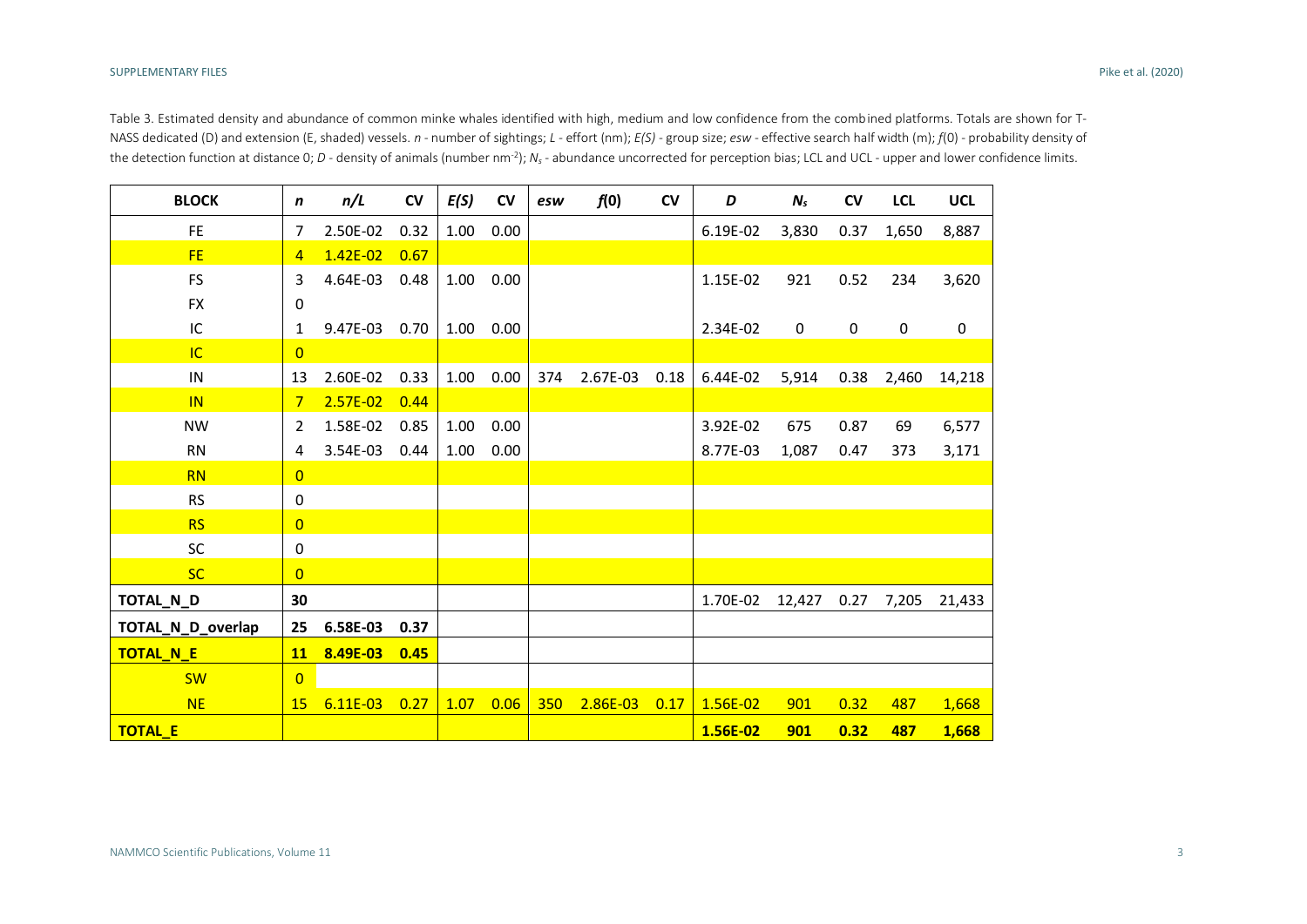Table 4. Estimated density and abundance of humpback whales identified with high, medium and low confidence from the combined platforms. Totals are shown for T-NASS dedicated (D) and extension (E, shaded) vessels. *n* - number of sightings; *L* - effort (nm); *E(S)* - group size; *esw* - effective search half width (m); *f*(0) - probability density of the detection function at distance 0; *D* - density of animals (number nm<sup>-2</sup>); *N*<sub>s</sub>-abundance uncorrected for perception bias; LCL and UCL - upper and lower confidence limits.

| <b>BLOCK</b>      | $\mathbf n$    | n/L          | ${\sf CV}$ | E(S) | $\mathsf{cv}$ | esw  | f(0)          | CV   | D          | $N_{s}$    | <b>CV</b> | <b>LCL</b> | <b>UCL</b> |
|-------------------|----------------|--------------|------------|------|---------------|------|---------------|------|------------|------------|-----------|------------|------------|
| <b>FE</b>         | $\pmb{0}$      |              |            |      |               |      |               |      |            |            |           |            |            |
| <b>FE</b>         | $\mathbf{1}$   | $2.46E - 03$ | 1.04       |      |               |      |               |      |            |            |           |            |            |
| <b>FS</b>         | 3              | 3.47E-03     | 0.66       | 1.67 | 0.20          |      |               |      | 4.27E-03   | 343        | 0.7       | 58         | 2,037      |
| <b>FX</b>         | 0              |              |            |      |               |      |               |      |            |            |           |            |            |
| IC                | 0              |              |            |      |               |      |               |      |            |            |           |            |            |
| IC                | $\overline{0}$ |              |            |      |               |      |               |      |            |            |           |            |            |
| IN                | 28             | 3.87E-02     | 0.58       |      | 1.93 0.09     | 1255 | 7.97E-04 0.15 |      | 5.51E-02   | 5,059      | 0.61      | 1,171      | 21,849     |
| IN                | $7^{\circ}$    | $2.57E-02$   | 0.44       |      |               |      |               |      |            |            |           |            |            |
| <b>NW</b>         | 37             | 2.64E-01     | 0.35       | 1.68 | 0.09          |      |               |      | 3.26E-01   | 5,621      | 0.39      | 2,072      | 15,248     |
| <b>RN</b>         | 8              | 5.63E-03     | 0.62       | 1.63 | 0.16          |      |               |      | 6.75E-03   | 837        | 0.66      | 208        | 3,366      |
| <b>RN</b>         | $\overline{0}$ |              |            |      |               |      |               |      |            |            |           |            |            |
| <b>RS</b>         | 1              | 1.61E-03     | 1.00       | 2.00 | 0.00          |      |               |      | 2.38E-03   | 218        | 1.01      | 22         | 2,160      |
| <b>RS</b>         | $\overline{0}$ |              |            |      |               |      |               |      |            |            |           |            |            |
| <b>SC</b>         | 0              |              |            |      |               |      |               |      |            |            |           |            |            |
| <b>SC</b>         | $\overline{0}$ |              |            |      |               |      |               |      |            |            |           |            |            |
| TOTAL_N_D         | 77             |              |            |      |               |      |               |      | 1.65E-02   | 12,078     | 0.34      | 5,879      | 24,814     |
| TOTAL_N_D_overlap | 37             | 6.13E-03     | 0.51       |      |               |      |               |      |            |            |           |            |            |
| TOTAL_N_E         | 8              | 6.00E-04     | 1.01       |      |               |      |               |      |            |            |           |            |            |
| <b>SW</b>         | $\overline{0}$ |              |            |      |               |      |               |      |            |            |           |            |            |
| <b>NE</b>         | 6              | $2.04E - 03$ | 0.66       | 1.29 | 0.16          | 1197 | 8.36E-04      | 0.14 | $2.04E-03$ | <b>118</b> | 0.59      | 39         | 352        |
| <b>TOTAL_E</b>    |                |              |            |      |               |      |               |      | 2.04E-03   | <b>118</b> | 0.59      | 39         | 352        |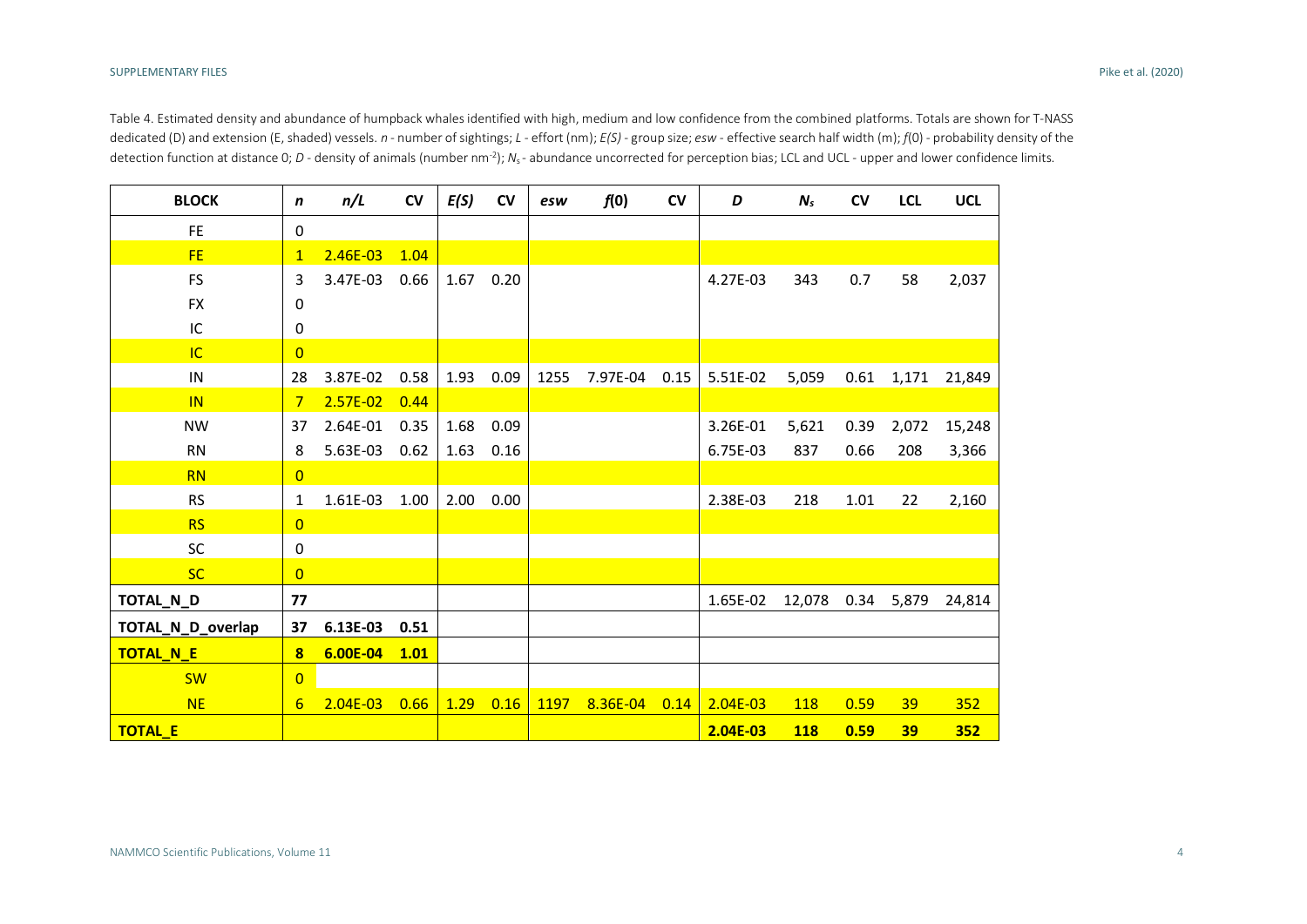Table 5. Estimated density and abundance of humpback whales identified with high, medium and low confidence from the primary platform and abundance corrected for perception bias from the primary platform (N<sub>c</sub>). Only effort by the dedicated vessels conducted in B-T mode is used. n - number of sightings; L - effort (nm); E(S) - group size; esw - effective search half width (m); f (0) - probability density of the detection function at distance 0; D - density of animals (number nm<sup>-2</sup>); N- abundance, N<sub>s</sub> - uncorrected for perception bias, N<sub>c</sub> - corrected for perception bias; LCL and UCL - upper and lower confidence limits; *p*(0) – probability of detection at distance 0.

| <b>BLOCK</b> | n           | n/L      | CV   | E(S) | CV   | esw | f(0)     | CV   | D        | $N_{s}$ | CV   | LCL   | <b>UCL</b> | p(0) | CV   | $N_c$  | CV   | <b>LCL</b> | <b>UCL</b> |
|--------------|-------------|----------|------|------|------|-----|----------|------|----------|---------|------|-------|------------|------|------|--------|------|------------|------------|
| <b>FE</b>    | $\mathbf 0$ |          |      |      |      |     |          |      |          |         |      |       |            |      |      |        |      |            |            |
| <b>FS</b>    | 1           | 1.27E-03 | 1.02 | 2.00 | 0.00 |     |          |      | 2.58E-04 | 207     | 1.03 | 15    | 2,885      |      |      | 266    | 1.03 | 20         | 3,610      |
| <b>FX</b>    | $\mathbf 0$ |          |      |      |      |     |          |      |          |         |      |       |            |      |      |        |      |            |            |
| IC           | 0           |          |      |      |      |     |          |      |          |         |      |       |            |      |      |        |      |            |            |
| IN           | 15          | 3.75E-02 | 0.68 | 1.80 | 0.08 | 911 | 1.10E-03 | 0.15 | 6.84E-02 | 6,288   | 0.65 | 1,062 | 37,241     | 0.78 | 0.13 | 8,084  | 0.66 | 1,411      | 46,319     |
| <b>NW</b>    | 21          | 1.93E-01 | 0.52 | 1.67 | 0.15 |     |          |      | 3.27E-01 | 5,632   | 0.63 | 993   | 31,932     |      |      | 7,241  | 0.65 | 1,320      | 39,716     |
| <b>RN</b>    | 5           | 6.33E-03 | 0.56 | 1.60 | 0.15 |     |          |      | 1.03E-02 | 1,274   | 0.62 | 279   | 5,819      |      |      | 1,638  | 0.64 | 363        | 7,384      |
| <b>RS</b>    |             | 3.66E-03 | 1.38 | 2.00 | 0.00 |     |          |      | 7.44E-03 | 681     | 1.39 | 26    | 17,549     |      |      | 875    | 1.39 | 35         | 22,097     |
| SC           | 0           |          |      |      |      |     |          |      |          |         |      |       |            |      |      |        |      |            |            |
| <b>TOTAL</b> | 43          |          |      |      |      |     |          |      | 1.93E-02 | 14,082  | 0.41 | 5,706 | 34,750     |      |      | 18,105 | 0.43 | 7,226      | 45,360     |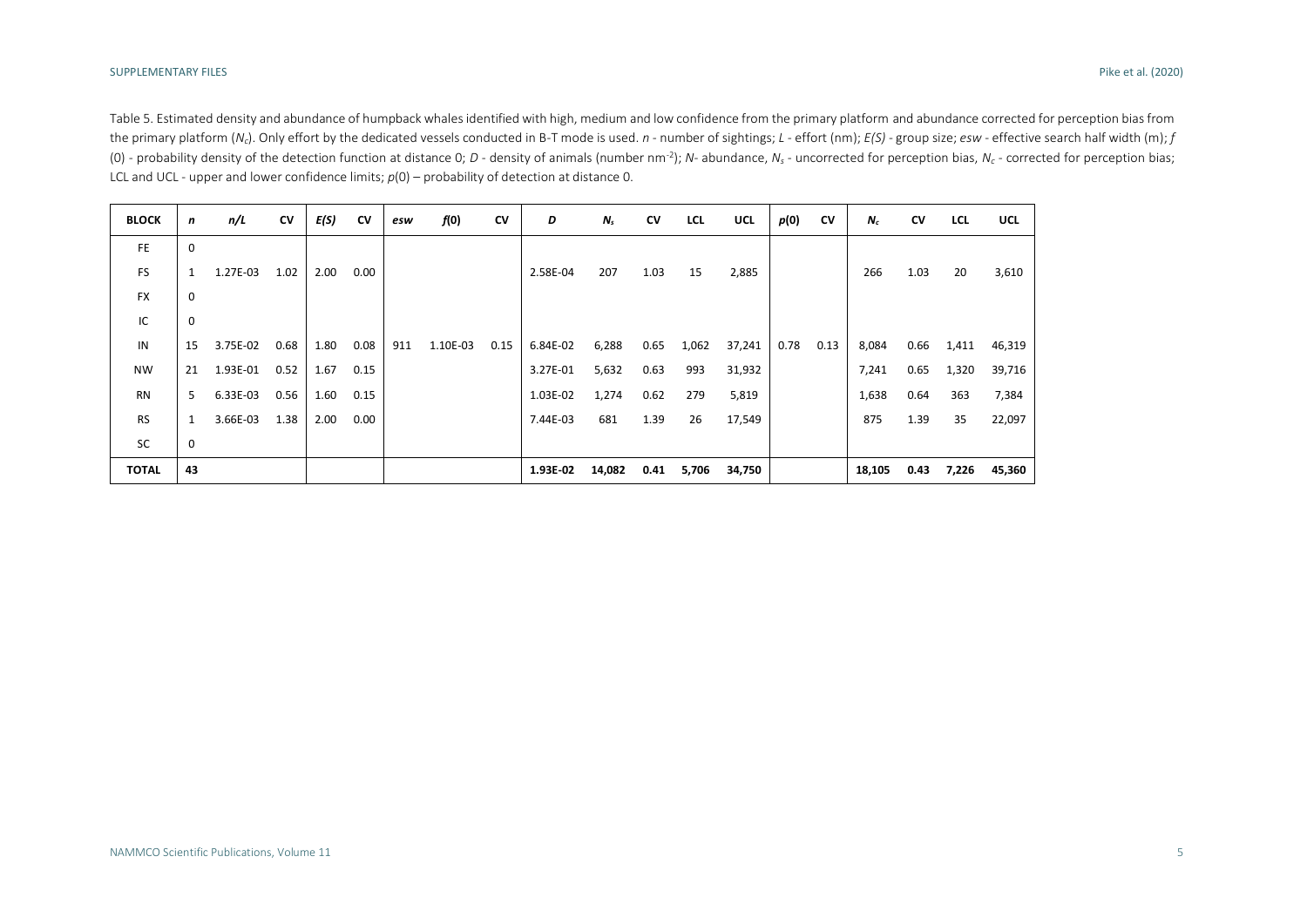Table 6. Estimated density and abundance of sei whales identified with high, medium and low confidence from the combined platforms. Totals are shown for T-NASS dedicated (D) and extension (E, shaded) vessels. *n* - number of sightings; *L -* effort (nm); *E(S)* - group size; *esw* - effective search half width (m); *f(0)* - probability density of the detection function at distance 0; *D* - density of animals (number nm<sup>-2</sup>);  $N_s$  - abundance uncorrected for perception bias; LCL and UCL – upper and lower confidence limits.

| <b>BLOCK</b>      | n              | n/L      | CV   | E(S) | CV        | esw | f(0)       | CV   | D        | $N_{s}$    | CV   | <b>LCL</b> | <b>UCL</b> |
|-------------------|----------------|----------|------|------|-----------|-----|------------|------|----------|------------|------|------------|------------|
| <b>FE</b>         | 0              |          |      |      |           |     |            |      |          |            |      |            |            |
| <b>FE</b>         | $\overline{0}$ |          |      |      |           |     |            |      |          |            |      |            |            |
| <b>FS</b>         | 0              |          |      |      |           |     |            |      |          |            |      |            |            |
| <b>FX</b>         | 0              |          |      |      |           |     |            |      |          |            |      |            |            |
| IC                | 0              |          |      |      |           |     |            |      |          |            |      |            |            |
| IC.               | $\overline{0}$ |          |      |      |           |     |            |      |          |            |      |            |            |
| IN                | 0              |          |      |      |           | 897 | 1.11E-03   | 0.13 |          |            |      |            |            |
| IN                | $\overline{0}$ |          |      |      |           |     |            |      |          |            |      |            |            |
| <b>NW</b>         | $\mathbf 0$    |          |      |      |           |     |            |      |          |            |      |            |            |
| <b>RN</b>         | 10             | 7.03E-03 | 0.53 |      | 1.70 0.13 |     |            |      | 1.23E-02 | 1,530      | 0.56 | 451        | 5,187      |
| <b>RN</b>         | $\overline{0}$ |          |      |      |           |     |            |      |          |            |      |            |            |
| <b>RS</b>         | 2              | 3.23E-03 | 0.70 |      | 1.50 0.33 |     |            |      | 5.00E-03 | 458        | 0.79 | 78         | 2,669      |
| <b>RS</b>         | $\mathbf{1}$   | 4.06E-03 |      |      |           |     |            |      |          |            |      |            |            |
| <b>SC</b>         | 28             | 1.12E-02 | 0.67 |      | 1.32 0.09 |     |            |      | 1.53E-02 | 3,171 0.69 |      | 788        | 12,761     |
| <b>SC</b>         | $\overline{0}$ |          |      |      |           |     |            |      |          |            |      |            |            |
| TOTAL_N_D         | 40             |          |      |      |           | 897 | 1.11E-03   | 0.13 | 7.06E-03 | 5,159      | 0.47 | 1,983      | 13,423     |
| TOTAL_N_D_overlap | 40             | 5.09E-02 | 0.24 |      |           |     |            |      |          |            |      |            |            |
| TOTAL_N_E         | $\mathbf{1}$   | 6.00E-04 | 1.01 |      |           |     |            |      |          |            |      |            |            |
| <b>SW</b>         | 13             | 4.19E-02 | 0.58 | 1.77 | 0.16      | 891 | $1.12E-03$ | 0.11 | 7.70E-02 | 4,442      | 0.61 | 1,300      | 15,174     |
| <b>NE</b>         | $\mathbf{1}$   | 3.40E-04 | 1.00 | 1.00 | 0.00      | 891 | $1.12E-03$ | 0.11 | 3.54E-04 | <b>136</b> | 1.01 | 25         | 727        |
| <b>TOTAL_E</b>    | 14             |          |      |      |           |     |            |      | 1.04E-02 | 4,578      | 0.6  | 1,381      | 15,172     |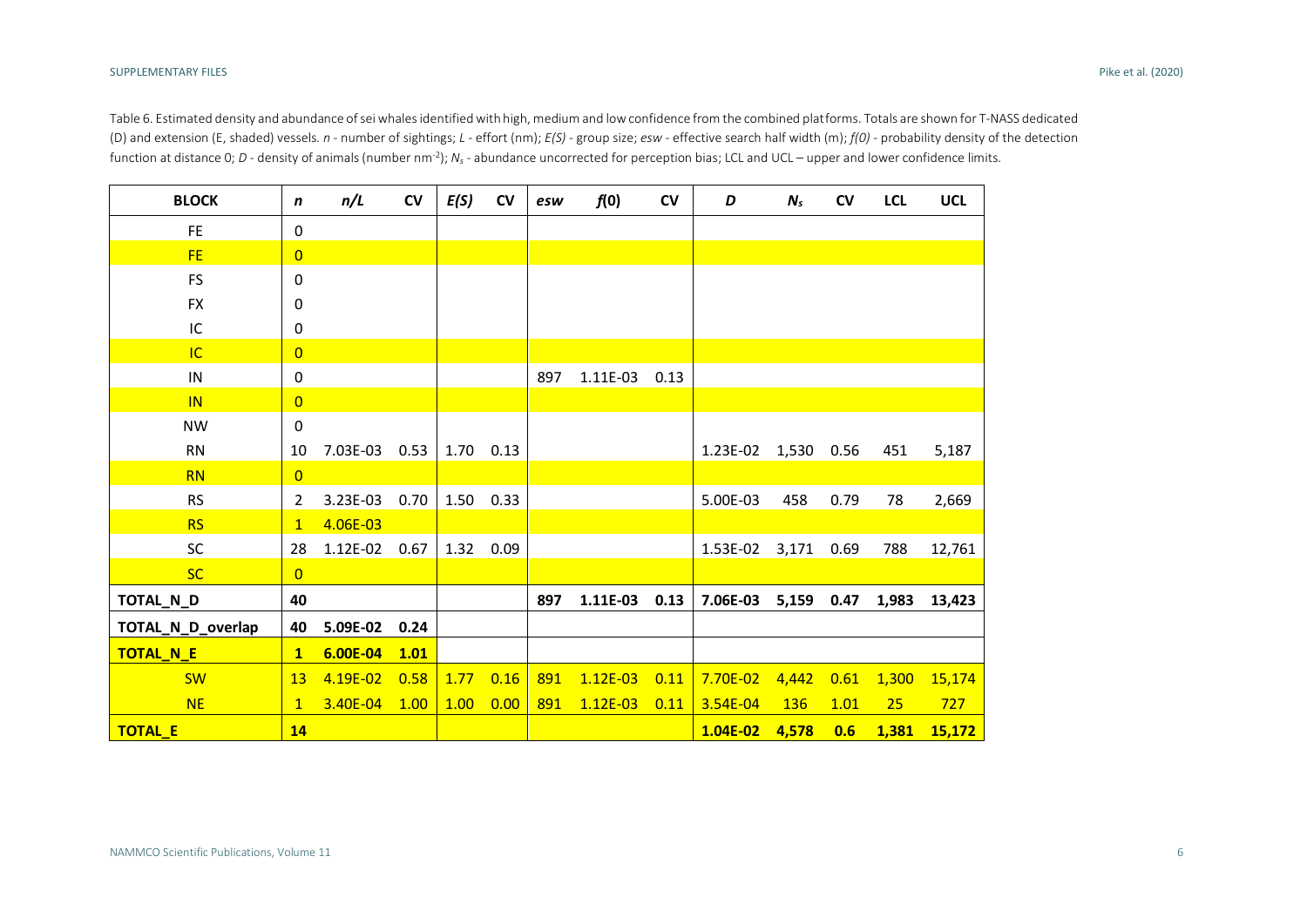Table 7. Estimated density and abundance of sperm whales identified with high, medium and low confidence from the combined platforms. Totals are shown for T-NASS dedicated (D) and extension (E, shaded) vessels. *n* - number of sightings; *L -* effort (nm); *E(S)* - group size; *esw* - effective search half width (m); *f(*0) - probability density of the detection function at distance 0; *D* - density of animals (number nm<sup>-2</sup>);  $N_s$  - abundance uncorrected for perception bias; LCL and UCL – upper and lower confidence limits.

| <b>BLOCK</b>      | n              | n/L          | CV   | E(S) | <b>CV</b> | esw  | f(0)         | CV   | D        | $N_{s}$ | <b>CV</b> | <b>LCL</b>  | <b>UCL</b> |
|-------------------|----------------|--------------|------|------|-----------|------|--------------|------|----------|---------|-----------|-------------|------------|
| <b>FE</b>         | 4              | 7.83E-03     | 0.17 | 1.00 | 0.00      | 908  | 1.10E-03     | 0.33 | 8.13E-03 | 503     | 0.28      | 283         | 847        |
| <b>FE</b>         | $\overline{2}$ | $4.92E - 03$ | 0.74 |      |           |      |              |      |          |         |           |             |            |
| <b>FS</b>         | 5              | 5.78E-03     | 1.05 | 1.20 | 0.17      | 876  | 1.14E-03     | 0.30 | 7.34E-03 | 589     | 0.91      | $\pmb{0}$   | 1,840      |
| <b>FX</b>         | 0              |              |      |      |           |      |              |      |          |         |           |             |            |
| IC                | 0              |              |      |      |           |      |              |      |          |         |           |             |            |
| IC                | $\overline{0}$ |              |      |      |           |      |              |      |          |         |           |             |            |
| IN                | 2              | 2.76E-03     | 0.78 | 1.50 | 0.33      | 742  | 1.35E-03     | 0.53 | 4.25E-03 | 391     | 0.84      | $\pmb{0}$   | 993        |
| IN                | $\overline{0}$ |              |      |      |           |      |              |      |          |         |           |             |            |
| <b>NW</b>         | 1              | 7.13E-03     | 0.76 | 1.00 | 0.00      | 905  | 1.10E-03     |      | 6.72E-03 | 116     | 0.80      | $\mathbf 0$ | 294        |
| <b>RN</b>         | 13             | 9.14E-03     | 0.42 | 1.23 | 0.10      | 1060 | 9.43E-04     | 0.16 | 9.76E-03 | 1,210   | 0.39      | 257         | 2,100      |
| <b>RN</b>         | $\overline{0}$ |              |      |      |           |      |              |      |          |         |           |             |            |
| <b>RS</b>         | 4              | 6.45E-03     | 0.47 | 1.25 | 0.20      | 1008 | 9.92E-04     | 0.29 | 6.91E-03 | 633     | 0.56      | $\mathbf 0$ | 1,266      |
| <b>RS</b>         | $\overline{0}$ |              |      |      |           |      |              |      |          |         |           |             |            |
| <b>SC</b>         | 24             | 9.64E-03     | 0.41 | 1.58 | 0.17      | 988  | 1.01E-03     | 0.12 | 1.45E-02 | 2,987   | 0.51      | 731         | 6,121      |
| <b>SC</b>         | $\overline{0}$ |              |      |      |           |      |              |      |          |         |           |             |            |
| TOTAL N_D         | 53             |              |      |      |           |      |              |      | 8.79E-03 | 6,429   | 0.28      | 3,412       | 10,007     |
| TOTAL_N_D_overlap | 47             | 8.01E-03     | 0.24 |      |           |      |              |      |          |         |           |             |            |
| TOTAL N_E         | $\overline{2}$ | 1.20E-03     | 0.71 |      |           |      |              |      |          |         |           |             |            |
| <b>XSW</b>        | $\overline{0}$ |              |      |      |           |      |              |      |          |         |           |             |            |
| <b>XNE</b>        | 21             | $7.15E-03$   | 0.36 | 1.00 | 0.00      | 1381 | $7.24E - 04$ | 0.12 | 4.79E-03 | 276     | 0.38      | 134         | 572        |
| <b>TOTAL E</b>    | 21             |              |      |      |           |      |              |      | 4.79E-03 | 276     | 0.38      | 134         | 572        |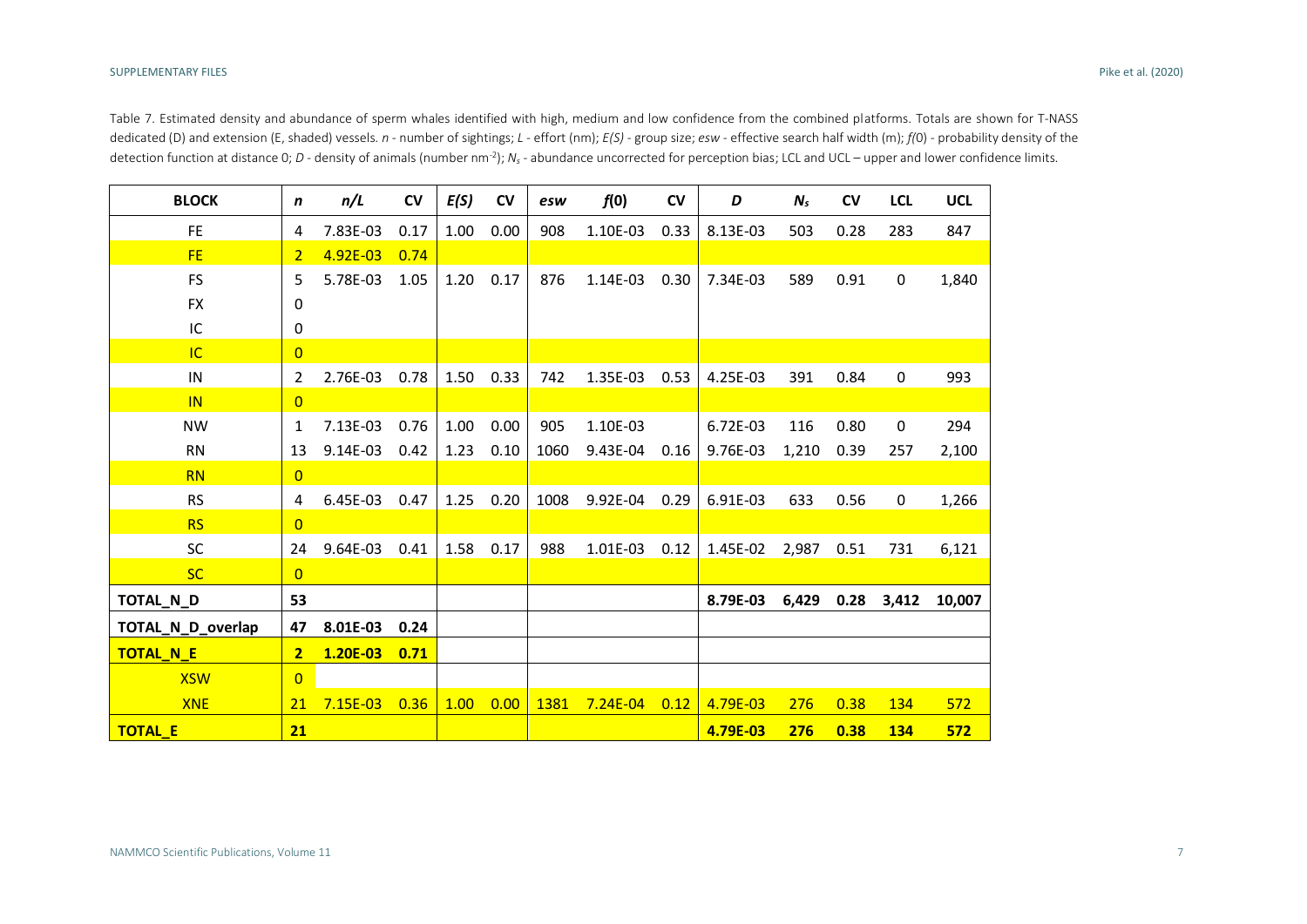Table 8. Estimated density and abundance of sperm whales identified with high, medium and low confidence from the primary platform and abundance corrected for perception bias from the primary platform (N<sub>c</sub>). Only effort by the dedicated vessels conducted in B-T mode is used. n - number of sightings; L - effort (nm); E(S) - group size; esw - effective search half width (m);  $f(0)$  probability density of the detection function at distance 0; D - density of animals (number nm<sup>-2</sup>); N - abundance, N<sub>s</sub> - uncorrected for perception bias, N<sub>c</sub> - corrected for perception bias, N<sub>c</sub> - corrected for percep and UCL – upper and lower confidence limits;  $p(0)$  – probability of detection at distance 0.

| <b>BLOCK</b> | n  | n/L      | CV   | E(S) | CV   | esw | f(0)     | CV   | D        | $N_{s}$ | CV   | <b>LCL</b> | UCL    | p(0) | <b>CV</b> | $N_c$  | CV   | <b>LCL</b> | <b>UCL</b> |
|--------------|----|----------|------|------|------|-----|----------|------|----------|---------|------|------------|--------|------|-----------|--------|------|------------|------------|
| <b>FE</b>    | 4  | 8.92E-03 | 0.16 | 1.00 | 0.00 |     |          |      | 9.49E-03 | 587     | 0.20 | 381        | 905    |      |           | 1,173  | 0.38 | 559        | 2,462      |
| <b>FS</b>    | 2  | 2.54E-03 | 1.05 | 1.50 | 0.33 |     |          |      | 4.06E-03 | 326     | 1.06 | 21         | 4,970  |      |           | 497    | 1.09 | 35         | 6,987      |
| <b>FX</b>    | 0  |          |      |      |      |     |          |      |          |         |      |            |        |      |           |        |      |            |            |
| IC           | 0  |          |      |      |      |     |          |      |          |         |      |            |        |      |           |        |      |            |            |
| IN           | 0  |          |      |      |      | 871 | 1.15E-03 | 0.12 |          |         |      |            |        | 0.57 | 0.28      |        |      |            |            |
| <b>NW</b>    | 1  | 9.20E-03 | 0.63 | 1.00 | 0.00 |     |          |      | 9.79E-03 | 169     | 0.64 | 28         | 1,028  |      |           | 337    | 0.72 | 64         | 1,780      |
| <b>RN</b>    | 10 | 1.27E-02 | 0.32 | 1.20 | 0.11 |     |          |      | 1.62E-02 | 2,003   | 0.33 | 890        | 4,509  |      |           | 3,531  | 0.43 | 1,439      | 8,664      |
| <b>RS</b>    | 4  | 1.47E-02 | 0.15 | 1.25 | 0.20 |     |          |      | 1.95E-02 | 1,785   | 0.24 | 965        | 3,302  |      |           | 3,062  | 0.34 | 1,564      | 5,995      |
| <b>SC</b>    | 14 | 6.28E-03 | 0.45 | 1.93 | 0.22 |     |          |      | 1.29E-02 | 2,664   | 0.62 | 746        | 9,512  |      |           | 3,666  | 0.57 | 1,152      | 11,673     |
| <b>TOTAL</b> | 35 |          |      |      |      |     |          |      | 1.03E-02 | 7,534   | 0.27 | 4,353      | 13,040 |      |           | 12,268 | 0.33 | 6,386      | 23,568     |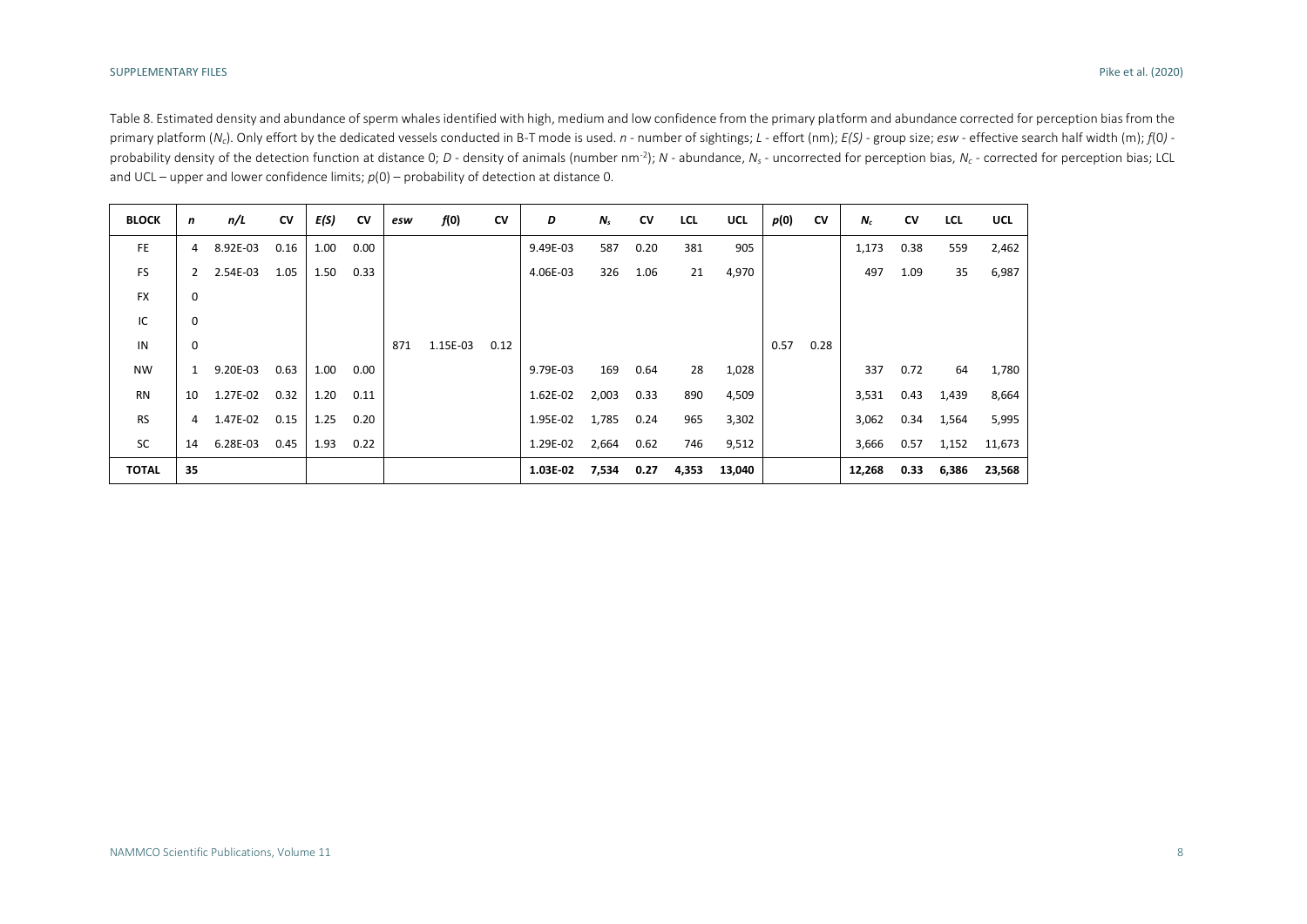Table 9. Estimated density and abundance of white-beaked dolphins identified with high, medium and low confidence from the combined platforms. Totals are shown for T-NASS dedicated (D) and extension (E, shaded) vessels. *n* - number of sightings; *L -* effort (nm); *E(S)*- group size; *esw* - effective search half width (m); *f* (0) - probability density of the detection function at distance 0; *D* - density of animals (number nm<sup>-2</sup>);  $N_s$  - abundance uncorrected for perception bias; LCL and UCL - upper and lower confidence limits.

| <b>BLOCK</b>      | n              | n/L        | <b>CV</b> | E(S)  | <b>CV</b> | esw | f(0)     | CV   | D            | $N_{s}$ | CV   | <b>LCL</b> | <b>UCL</b> |
|-------------------|----------------|------------|-----------|-------|-----------|-----|----------|------|--------------|---------|------|------------|------------|
| <b>FE</b>         | 0              |            |           |       |           |     |          |      |              |         |      |            |            |
| <b>FE</b>         | $\overline{0}$ |            |           |       |           |     |          |      |              |         |      |            |            |
| <b>FS</b>         | 0              |            |           |       |           |     |          |      |              |         |      |            |            |
| <b>FX</b>         | 0              |            |           |       |           |     |          |      |              |         |      |            |            |
| IC                | 0              |            |           |       |           |     |          |      |              |         |      |            |            |
| <b>IC</b>         | $\overline{0}$ |            |           |       |           |     |          |      |              |         |      |            |            |
| ${\sf IN}$        | 8              | 1.60E-02   | 0.55      | 5.13  | 0.21      | 381 | 2.63E-03 | 0.29 | 1.93E-01     | 17,751  | 0.59 | 4,111      | 76,652     |
| IN                | $\overline{0}$ |            |           |       |           |     |          |      |              |         |      |            |            |
| <b>NW</b>         | 11             | 8.71E-02   | 0.43      | 7.36  | 0.11      | 592 | 1.69E-03 | 0.20 | $1.00E + 00$ | 17,294  | 0.46 | 5,190      | 57,619     |
| <b>RN</b>         | 3              | 2.66E-03   | 0.77      | 62.33 | 0.45      | 475 | 2.11E-03 | 0.46 | 3.62E-01     | 44,838  | 0.82 | 7,249      | 277,350    |
| <b>RN</b>         | $\overline{0}$ |            |           |       |           |     |          |      |              |         |      |            |            |
| <b>RS</b>         | $\overline{2}$ | 5.23E-03   | 0.65      | 8.50  | 0.76      | 592 | 1.69E-03 | 0.47 | 6.96E-02     | 6,372   | 0.67 | 639        | 63,573     |
| <b>RS</b>         | $\mathbf{1}$   | $5.63E-03$ | 0.63      |       |           |     |          |      |              |         |      |            |            |
| <b>SC</b>         | 0              |            |           |       |           |     |          |      |              |         |      |            |            |
| <b>SC</b>         | $\overline{0}$ |            |           |       |           |     |          |      |              |         |      |            |            |
| TOTAL_N_D         | 24             |            |           |       |           |     |          |      | 1.18E-01     | 86,255  | 0.47 | 30,512     | 243,835    |
| TOTAL_N_D_overlap | 13             | 3.69E-03   | 0.43      |       |           |     |          |      |              |         |      |            |            |
| TOTAL N_E         | $\mathbf{1}$   | 1.54E-03   | 0.68      |       |           |     |          |      |              |         |      |            |            |
| <b>SW</b>         | $\overline{0}$ |            |           |       |           |     |          |      |              |         |      |            |            |
| <b>NE</b>         | 21             | 8.55E-03   | 0.47      | 3.89  | 0.15      | 571 | 1.75E-03 | 0.15 | 5.39E-02     | 20,662  | 0.51 | 7,896      | 54,070     |
| <b>TOTAL_E</b>    | 21             |            |           |       |           |     |          |      | 5.39E-02     | 20,662  | 0.51 | 7,896      | 54,070     |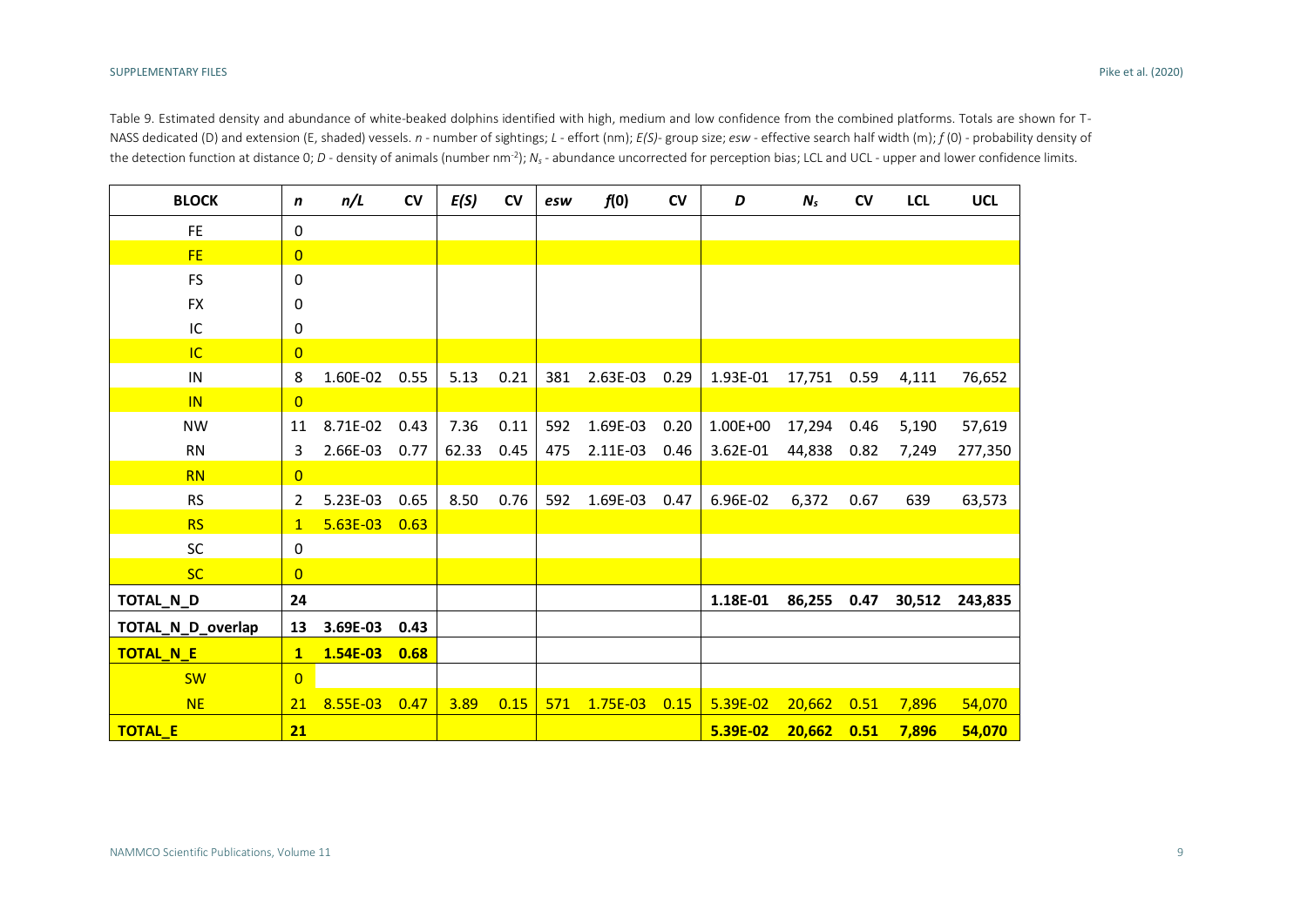Table 10. Estimated density and abundance of white-sided dolphins identified with high, medium and low confidence from the combined platforms. Totals are shown for T-NASS dedicated (D) and extension (E, shaded) vessels. *n* - number of sightings; *L -* effort (nm); *E(S)* - group size; *esw* - effective search half width (m); *f*(0) - probability density of the detection function at distance 0; *D* - density of animals (number nm<sup>-2</sup>);  $N_s$ - abundance uncorrected for perception bias; LCL and UCL - upper and lower confidence limits.

| <b>BLOCK</b>      | n              | n/L        | CV   | E(S)  | CV   | esw | f(0)       | $\mathsf{cv}$ | D        | $N_{s}$ | CV   | <b>LCL</b> | <b>UCL</b> |
|-------------------|----------------|------------|------|-------|------|-----|------------|---------------|----------|---------|------|------------|------------|
| <b>FE</b>         | 0              |            |      |       |      |     |            |               |          |         |      |            |            |
| <b>FE</b>         | $\overline{0}$ |            |      |       |      |     |            |               |          |         |      |            |            |
| <b>FS</b>         | 3              | 4.64E-03   | 0.98 | 6.33  | 0.37 | 704 | 1.42E-03   | 0.33          | 3.86E-02 | 3,100   | 1.00 | 247        | 38,912     |
| <b>FX</b>         | 0              |            |      |       |      |     |            |               |          |         |      |            |            |
| IC                | 0              |            |      |       |      |     |            |               |          |         |      |            |            |
| IC                | $\overline{0}$ |            |      |       |      |     |            |               |          |         |      |            |            |
| IN                | 0              |            |      |       |      |     |            |               |          |         |      |            |            |
| <b>IN</b>         | $\overline{0}$ |            |      |       |      |     |            |               |          |         |      |            |            |
| <b>NW</b>         | 0              |            |      |       |      |     |            |               |          |         |      |            |            |
| <b>RN</b>         | 3              | 2.66E-03   | 0.34 | 10.33 | 0.49 | 584 | 1.71E-03   | 0.45          | 4.19E-02 | 5,189   | 0.61 | 1,391      | 19,360     |
| <b>RN</b>         | $\overline{0}$ |            |      |       |      |     |            |               |          |         |      |            |            |
| <b>RS</b>         | 1              | 2.62E-03   | 0.65 | 20.00 | 0.00 | 704 | 1.42E-03   | 0.45          | 6.88E-02 | 6,304   | 0.68 | 657        | 60,483     |
| <b>RS</b>         | 1              | $5.63E-03$ | 1.25 |       |      |     |            |               |          |         |      |            |            |
| <b>SC</b>         | 9              | 6.41E-03   | 0.52 | 10.22 | 0.28 | 704 | 1.42E-03   | 0.19          | 8.61E-02 | 17,802  | 0.57 | 5,590      | 56,697     |
| <b>SC</b>         | $\overline{0}$ |            |      |       |      |     |            |               |          |         |      |            |            |
| TOTAL_N_D         | 16             |            |      |       |      |     |            |               | 4.43E-02 | 32,396  | 0.40 | 14,609     | 71,838     |
| TOTAL_N_D_overlap | 13             | 3.69E-03   | 0.4  |       |      |     |            |               |          |         |      |            |            |
| TOTAL_N_E         | $\mathbf{1}$   | 7.71E-04   | 1.01 |       |      |     |            |               |          |         |      |            |            |
| <b>SW</b>         | $\overline{2}$ | 8.83E-03   | 0.44 | 13.50 | 0.11 | 584 | $1.71E-03$ | 0.49          | 1.89E-01 | 10,908  | 0.49 | 3,923      | 30,327     |
| <b>NE</b>         | $\mathbf{1}$   | 4.07E-04   | 0.99 | 50.00 |      | 583 | $1.71E-03$ |               | 3.23E-02 | 12,379  | 1.02 | 2,282      | 67,153     |
| <b>TOTAL_E</b>    | 3              |            |      |       |      |     |            |               | 5.28E-02 | 23,287  | 0.61 | 7,671      | 71,629     |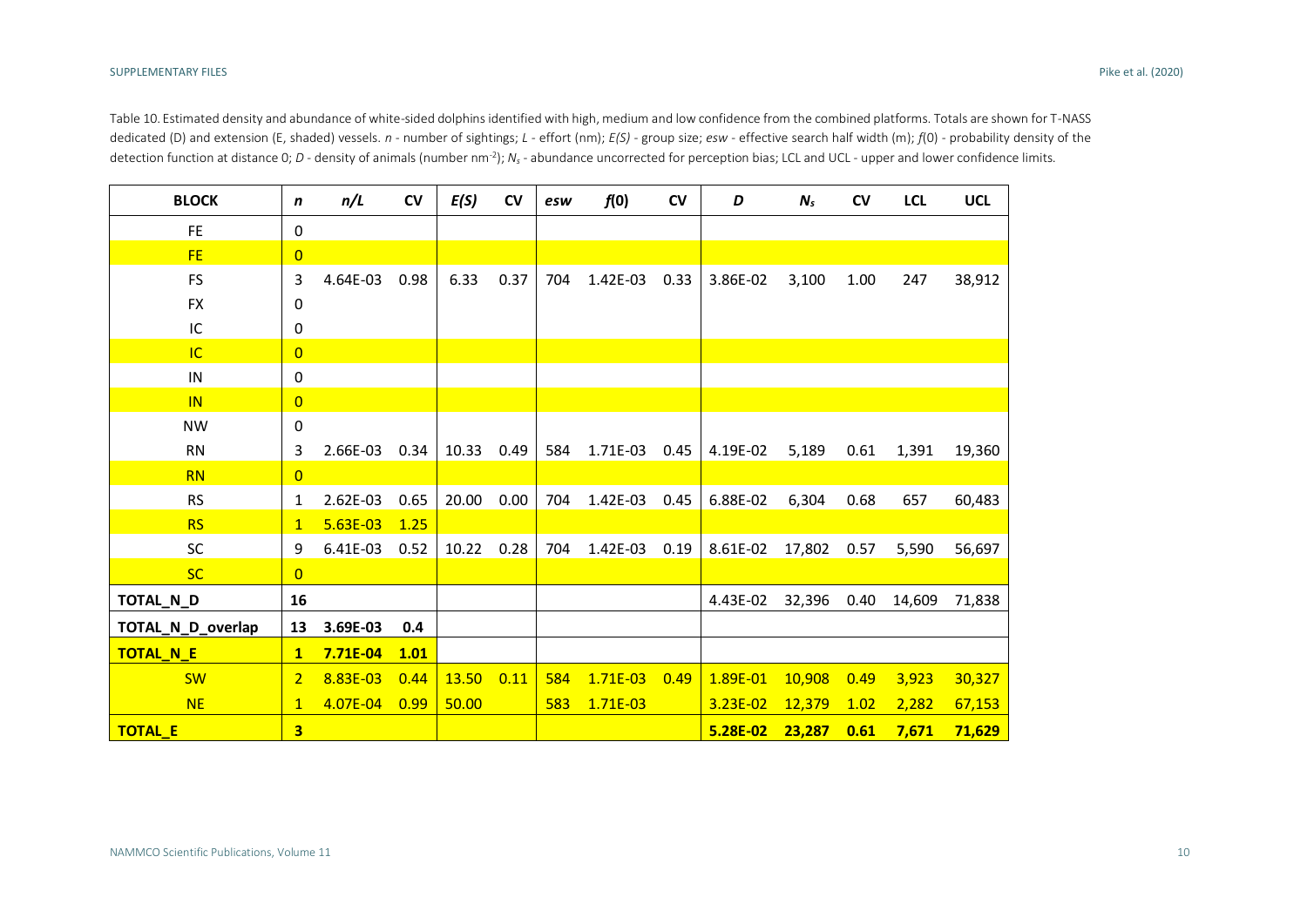Table 11. Estimated density and abundance of white-beaked dolphins identified with high, medium and low confidence from the primary platform and abundance corrected for perception bias from the primary platform  $(N_c)$ . Only effort by the dedicated vessels conducted in B-T mode is used. n - number of sightings; L - effort (nm); E(S) - group size; esw - effective search half width (m); f(0) - probability density of the detection function at distance 0; D - density of animals (number nm<sup>-2</sup>); N- abundance, N<sub>s</sub> - uncorrected for perception bias, N<sub>c</sub> - corrected for perception bias; LCL and UCL - upper and lower confidence limits; *p*(0) – probability of detection at distance 0.

| <b>BLOCK</b> | n              | n/L      | CV   | E(S) | CV   | esw | f(0)     | CV   | D        | Ns     | CV   | <b>LCL</b> | UCL     | p(0) | CV   | Νc     | CV   | LCL    | <b>UCL</b> |
|--------------|----------------|----------|------|------|------|-----|----------|------|----------|--------|------|------------|---------|------|------|--------|------|--------|------------|
| FE           | $\mathbf 0$    |          |      |      |      |     |          |      |          |        |      |            |         |      |      |        |      |        |            |
| FS           | 0              |          |      |      |      |     |          |      |          |        |      |            |         |      |      |        |      |        |            |
| <b>FX</b>    | 0              |          |      |      |      |     |          |      |          |        |      |            |         |      |      |        |      |        |            |
| IC           | $\mathbf 0$    |          |      |      |      |     |          |      |          |        |      |            |         |      |      |        |      |        |            |
| IN           | 6              | 1.74E-02 | 0.49 | 4.83 | 0.28 | 314 | 3.18E-03 | 0.29 | 2.47E-01 | 22,737 | 0.73 | 3,826      | 135,115 | 0.70 | 0.27 | 26,255 | 0.73 | 4,606  | 149,652    |
| <b>NW</b>    | 4              | 4.23E-02 | 0.78 | 8.00 | 0.23 |     |          |      | 9.98E-01 | 17,197 | 0.82 | 2,332      | 126,832 |      |      | 26,940 | 0.88 | 3,931  | 184,642    |
| <b>RN</b>    | $\mathbf{1}$   | 1.35E-03 | 1.04 | 7.00 | 0.00 |     |          |      | 2.78E-02 | 3,450  | 1.09 | 339        | 35,079  |      |      | 5,404  | 1.13 | 556    | 52,558     |
| <b>RS</b>    | $\overline{2}$ | 9.09E-03 | 0.56 | 8.50 | 0.76 |     |          |      | 2.28E-01 | 20,859 | 0.64 | 3,487      | 124,773 |      |      | 32,678 | 0.71 | 6,219  | 171,698    |
| SC           | 0              |          |      |      |      |     |          |      |          |        |      |            |         |      |      |        |      |        |            |
| TOTAL_N_D    | 13             |          |      |      |      |     |          |      | 4.13E-02 | 64,242 | 0.47 | 25,193     | 163,816 |      |      | 91,277 | 0.53 | 32,351 | 257,537    |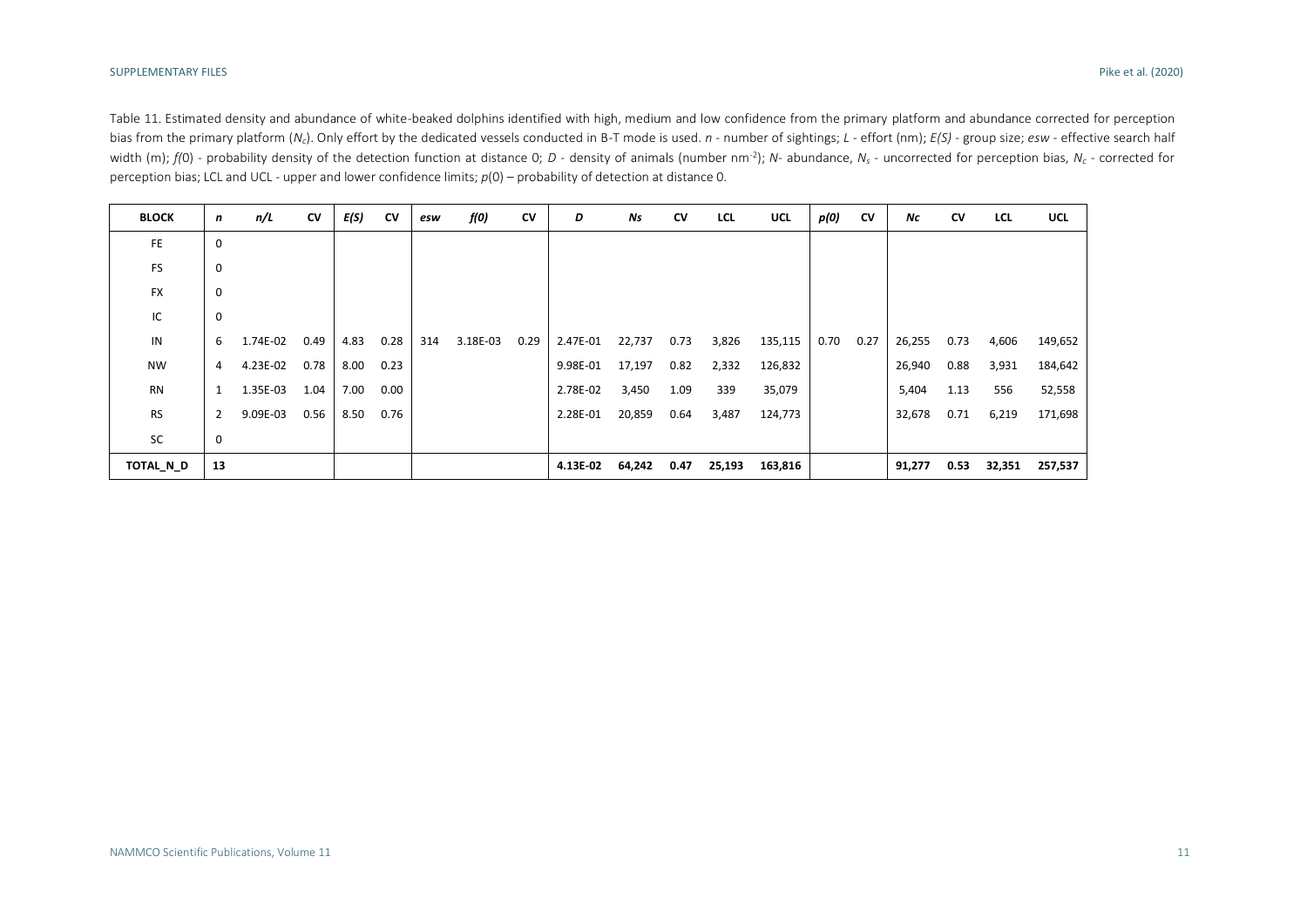Table 12. Estimated density and abundance of white-sided dolphins identified with high, medium and low confidence from the primary platform and abundance corrected for perception bias from the primary platform (N<sub>c</sub>). Only effort by the dedicated vessels conducted in B-T mode is used. n - number of sightings;  $L$  - effort (nm);  $E(S)$  - group size; esw - effective search half width (m);  $f(0)$  - probability density of the detection function at distance 0; D - density of animals (number nm<sup>-2</sup>); N - abundance, N<sub>s</sub> - uncorrected for perception bias, N<sub>c</sub> - corrected for perception bias; LCL and UCL - upper and lower confidence limits; *p*(0) – probability of detection at distance 0.

| <b>BLOCK</b> | n            | n/L      | CV   | E(S)  | CV   | esw | f(0)     | CV   | D        | $N_{s}$ | CV   | LCL    | <b>UCL</b> | p(0) | CV   | $N_c$  | CV   | LCL    | UCL     |
|--------------|--------------|----------|------|-------|------|-----|----------|------|----------|---------|------|--------|------------|------|------|--------|------|--------|---------|
| FE.          | $\Omega$     |          |      |       |      |     |          |      |          |         |      |        |            |      |      |        |      |        |         |
| FS           | 2            | 3.45E-03 | 0.94 | 8.50  | 0.18 |     |          |      | 8.63E-02 | 6,930   | 0.98 | 639    | 75,196     |      |      | 10,856 | 1.03 | 1,102  | 106,943 |
| <b>FX</b>    | 0            |          |      |       |      |     |          |      |          |         |      |        |            |      |      |        |      |        |         |
| IC           | 0            |          |      |       |      |     |          |      |          |         |      |        |            |      |      |        |      |        |         |
| IN           | 0            |          |      |       |      | 314 | 3.18E-03 | 0.29 |          |         |      |        |            | 0.70 | 0.27 |        |      |        |         |
| <b>NW</b>    | 0            |          |      |       |      |     |          |      |          |         |      |        |            |      |      |        |      |        |         |
| <b>RN</b>    | $\mathbf{2}$ | 2.70E-03 | 0.45 | 5.00  | 0.60 |     |          |      | 3.97E-02 | 4,928   | 0.77 | 890    | 27,278     |      |      | 5,758  | 0.71 | 1,227  | 27,027  |
| <b>RS</b>    |              | 4.54E-03 | 0.56 | 20.00 | 0.00 |     |          |      | 2.68E-01 | 24,540  | 0.64 | 4,103  | 146,792    |      |      | 38,445 | 0.71 | 7,317  | 201,998 |
| SC           | 4            | 3.02E-03 | 0.54 | 9.00  | 0.25 |     |          |      | 8.01E-02 | 16,564  | 0.56 | 5,512  | 49,778     |      |      | 25,949 | 0.64 | 7,673  | 87,756  |
| TOTAL N D    | 9            |          |      |       |      |     |          |      | 3.21E-02 | 52,962  | 0.44 | 21,307 | 131,645    |      |      | 81,008 | 0.54 | 27,993 | 234,429 |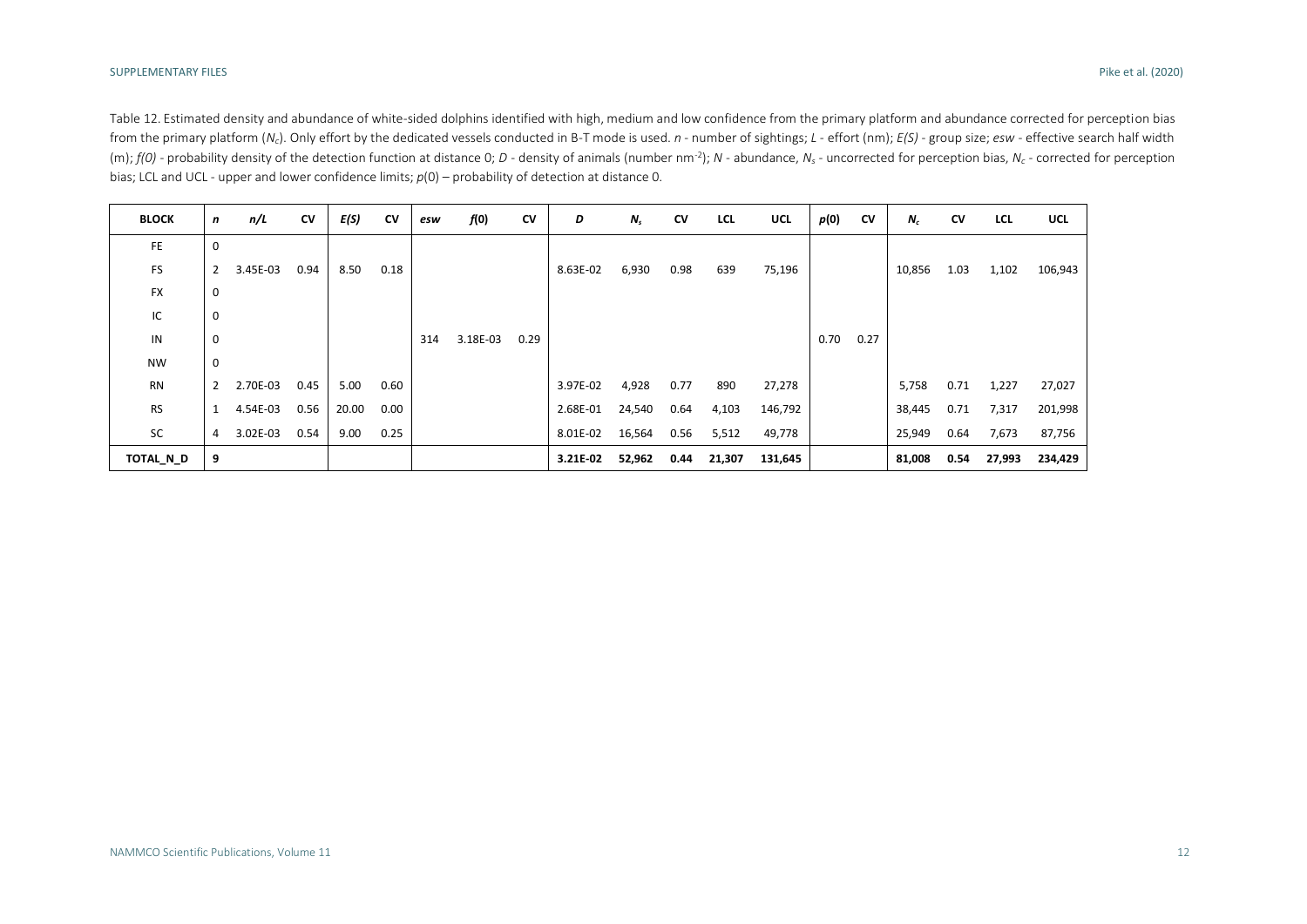Table 13. Estimated density and abundance of long-finned pilot whales identified with high, medium and low confidence from the combined platforms. Totals are shown for T-NASS dedicated (D) and extension (E, shaded) vessels. *n* - number of sightings; *L -* effort (nm); *E(S)* - group size; *esw* - effective search half width (m); *f*(0) - probability density of the detection function at distance 0; *D* - density of animals (number nm<sup>-2</sup>);  $N_s$  - abundance uncorrected for perception bias; LCL and UCL - upper and lower confidence limits.

| <b>BLOCK</b>      | n                       | n/L          | CV   | E(S)  | CV   | esw  | f(0)          | CV   | D            | $N_{s}$ | CV   | <b>LCL</b>  | <b>UCL</b> |
|-------------------|-------------------------|--------------|------|-------|------|------|---------------|------|--------------|---------|------|-------------|------------|
| <b>FE</b>         | $\overline{2}$          | 3.92E-03     | 1.04 | 40.00 | 0.25 | 880  | 1.14E-03      | 0.52 | 1.65E-01     | 10,219  | 1.04 | 962         | 108,558    |
| <b>FE</b>         | $\overline{0}$          |              |      |       |      |      |               |      |              |         |      |             |            |
| <b>FS</b>         | 11                      | 1.35E-02     | 0.60 | 14.82 | 0.26 | 825  | 1.21E-03      | 0.26 | 1.91E-01     | 15,351  | 0.70 | 2,124       | 110,952    |
| <b>FX</b>         | 0                       |              |      |       |      |      |               |      |              |         |      |             |            |
| IC                | 0                       |              |      |       |      |      |               |      |              |         |      |             |            |
| <b>IC</b>         | $\overline{0}$          |              |      |       |      |      |               |      |              |         |      |             |            |
| IN                | 0                       |              |      |       |      |      |               |      |              |         |      |             |            |
| IN                | $\overline{0}$          |              |      |       |      |      |               |      |              |         |      |             |            |
| <b>NW</b>         | 0                       |              |      |       |      |      |               |      |              |         |      |             |            |
| <b>RN</b>         | 26                      | 1.94E-02     | 0.36 | 11.27 | 0.22 | 1025 | 9.76E-04 0.14 |      | 1.99E-01     | 26,254  | 0.40 | 10,637      | 64,797     |
| <b>RN</b>         | 3                       | 7.78E-03     | 0.80 |       |      |      |               |      |              |         |      |             |            |
| <b>RS</b>         | 14                      | 2.37E-02     | 0.30 | 9.64  | 0.18 | 817  | 1.22E-03      | 0.22 | 2.42E-01     | 22,395  | 0.31 | 9,232       | 54,329     |
| <b>RS</b>         | 4                       | $1.63E - 02$ | 0.78 |       |      |      |               |      |              |         |      |             |            |
| SC                | 12                      | 5.53E-03     | 0.26 | 11.42 | 0.21 | 686  | 1.46E-03      | 0.26 | 9.03E-02     | 18,660  | 0.42 | 7,942       | 43,847     |
| <b>SC</b>         | $\overline{0}$          |              |      |       |      |      |               |      |              |         |      |             |            |
| TOTAL_N_D         | 65                      |              |      |       |      | 860  | 1.16E-03      | 0.10 | 1.24E-01     | 92,880  |      | 0.24 57,226 | 150,747    |
| TOTAL N D overlap | 53                      | 9.95E-03     | 0.26 |       |      |      |               |      |              |         |      |             |            |
| <b>TOTAL N E</b>  | $\overline{\mathbf{z}}$ | 4.21E-03     | 0.65 |       |      |      |               |      |              |         |      |             |            |
| <b>SW</b>         | $\overline{2}$          | $6.44E-03$   | 0.96 | 8.50  | 0.41 | 822  | $1.22E - 03$  | 0.09 | $6.20E - 02$ | 3,580   | 1.17 | 474         | 27,053     |
| <b>NE</b>         | $\overline{0}$          |              |      |       |      |      |               |      |              |         |      |             |            |
| <b>TOTAL E</b>    | $\overline{2}$          | 6.03E-04     | 1.00 |       |      |      |               |      | 6.20E-02     | 3,580   | 1.17 | 474         | 27,053     |